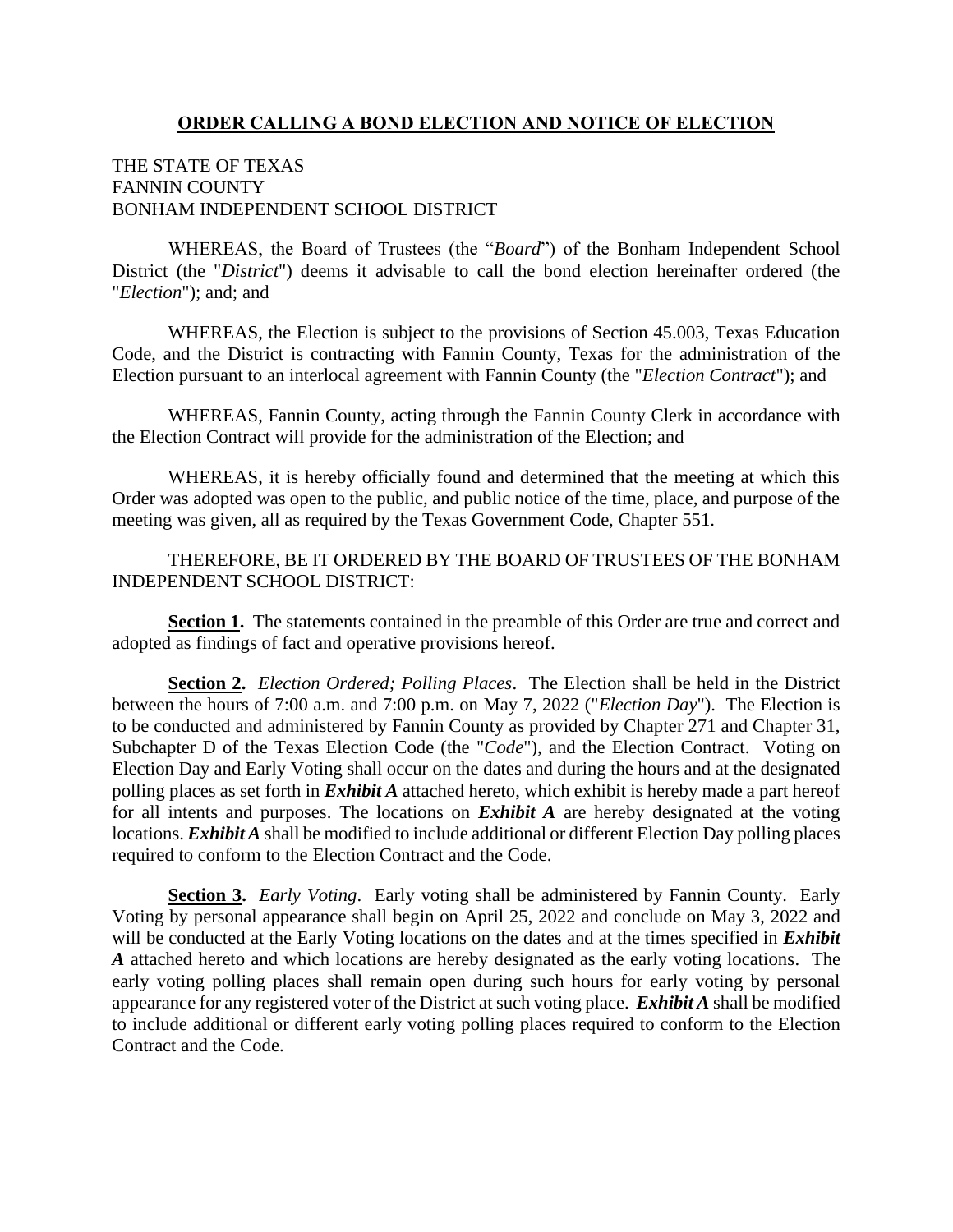**Section 4.** *Election Officials*. The appointment of the Presiding Election Judges, Alternate Judges, Early Voting Clerks, the Presiding Judge of the early ballot board and other election officials for the Election shall be made by the Fannin County Clerk.

**Section 5.** *Voting by Mail.* Applications for voting by mail for all residents of the District shall submitted by personal delivery or shall be mailed to the address below prior to the deadline prescribed by law:

| Fannin County Clerk      |
|--------------------------|
| 800 E. 2nd Street        |
| Bonham, Texas 75418      |
| Fannin County Clerk      |
| 800 E. 2nd Street        |
| Bonham, Texas 75418      |
| 903.583.7486             |
| 903.640.4241             |
| countyclerk@fanninco.net |
|                          |

**Section 6.** *Early Voting Ballots.* An Early Voting Ballot Board shall be created to process early voting results of the Election, and the Presiding Judge of the Early Voting Ballot Board shall be designated by the Fannin County Clerk. The Presiding Judge of the Early Voting Ballot Board shall appoint two or more additional members to constitute the Early Voting Ballot Board members and, if needed, the Signature Verification Committee members required to efficiently process the early voting ballots.

**Section 7.** *Qualified Voters.* All qualified electors of and residing in the District, shall be entitled to vote at the election.

**Section 8.** *Propositions.* At the Election the following PROPOSITIONS shall be submitted in accordance with law:

## BONHAM INDEPENDENT SCHOOL DISTRICT SPECIAL ELECTION BONHAM INDEPENDENT SCHOOL DISTRICT PROPOSITION A

Shall the Board of Trustees of Bonham Independent School District be authorized to issue bonds of the District, in one or more series, in the aggregate principal amount of \$53,690,000 the purpose of constructing, renovating, improving, equipping LH Rather Junior High School, Finley-Oates Elementary, Bailey Inglish Early Childhood Center, with the bonds to mature, bear interest, and be issued and sold in accordance with law at the time of issuance; and shall the Board of Trustees be authorized to levy and pledge, and cause to be assessed and collected, annual ad valorem taxes, on all taxable property in the District, sufficient, without limit as to rate or amount, to pay the principal of and interest on the bonds and the cost of any credit agreements executed in connection with the bonds?

**Section 9.** *Ballots*. The official ballots for the Election shall be prepared in accordance with the Texas Election Code to permit the electors to vote "FOR" or "AGAINST" the aforesaid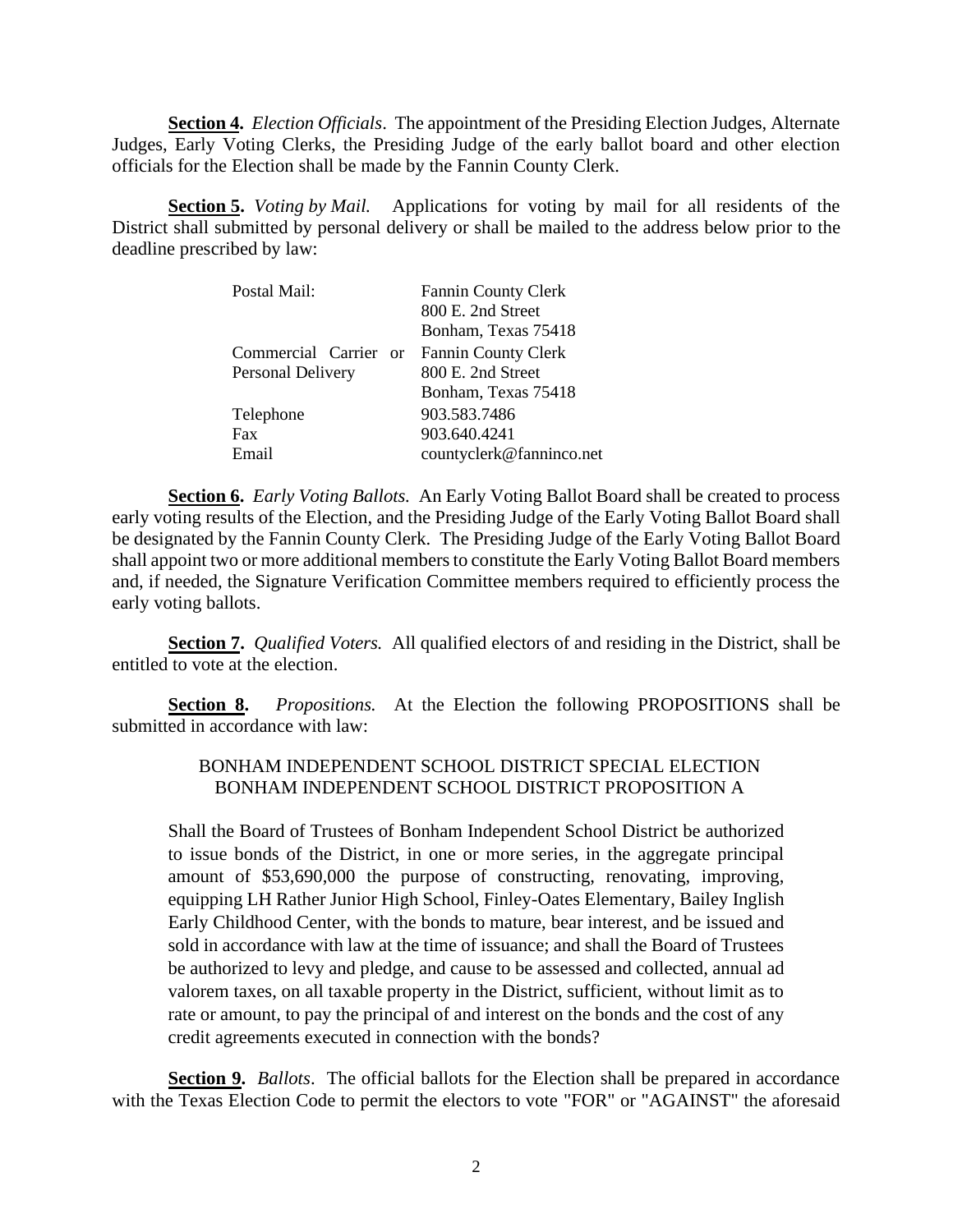PROPOSITION with the ballots to contain such provisions, markings and language as required by law, and with such PROPOSITION to be expressed substantially as follows:

# BONHAM INDEPENDENT SCHOOL DISTRICT SPECIAL ELECTION BONHAM INDEPENDENT SCHOOL DISTRICT PROPOSITION A

FOR \_\_\_\_\_\_ AGAINST \_\_\_\_\_\_ ) THE ISSUANCE OF \$53,690,000 OF BONDS BY BONHAM ) INDEPENDENT SCHOOL DISTRICT FOR LH RATHER JUNIOR ) HIGH SCHOOL, FINLEY-OATES ELEMENTARY AND BAILEY ) INGLISH EARLY CHILDHOOD CENTER, AND LEVYING THE ) TAX IN PAYMENT THEREOF. THIS IS A PROPERTY TAX ) INCREASE.

**Section 10**. *Compliance with Federal Law.* In all respects, the Election shall be conducted in accordance with the Code. Pursuant to the federal Help America Vote Act ("*HAVA*") and the Code, at each polling place there shall be at least one voting system that is equipped for disabled individuals, and each such voting system shall be a system that has been certified by the Texas Secretary of State as compliant with HAVA and the Code. The District hereby finds that the voting system to be used by the Fannin County Clerk in administering the Election is such a system, and orders that such voting equipment or other equipment certified by the Texas Secretary of State shall be used by the District in its elections.

**Section 11.** The Board of Trustees hereby authorizes the Superintendent, President, Vice President or the Secretary of the Board of Trustees to execute or attest on behalf of the District the Election Contract with the County.

**Section 12.** The following information is provided in accordance with the provisions of the Texas Election Code.

(a) The proposition language that will appear on the ballot is set forth in Section 9 hereof.

(b) The purpose for which the bonds are to be authorized is set forth in Section 8 hereof.

(c) The principal amount of the debt obligations to be authorized is \$53,690,000 for Proposition A.

(d) If the bonds are approved by the voters, the Board of Trustees will be authorized to levy annual ad valorem taxes, on all taxable property in the District, sufficient, without limit as to rate or amount, to pay the principal of and interest on the bonds and the cost of any credit agreements executed in connection with the bonds.

(e) Based upon the bond market conditions at the date of adoption 3.250%. Such estimate considers several factors, including the issuance schedule, maturity schedule and the expected bond ratings of the proposed bonds. Such estimated maximum interest rate is provided as a matter of information but is not a limitation on the interest rate at which the bonds or notes, or any series thereof, may be sold.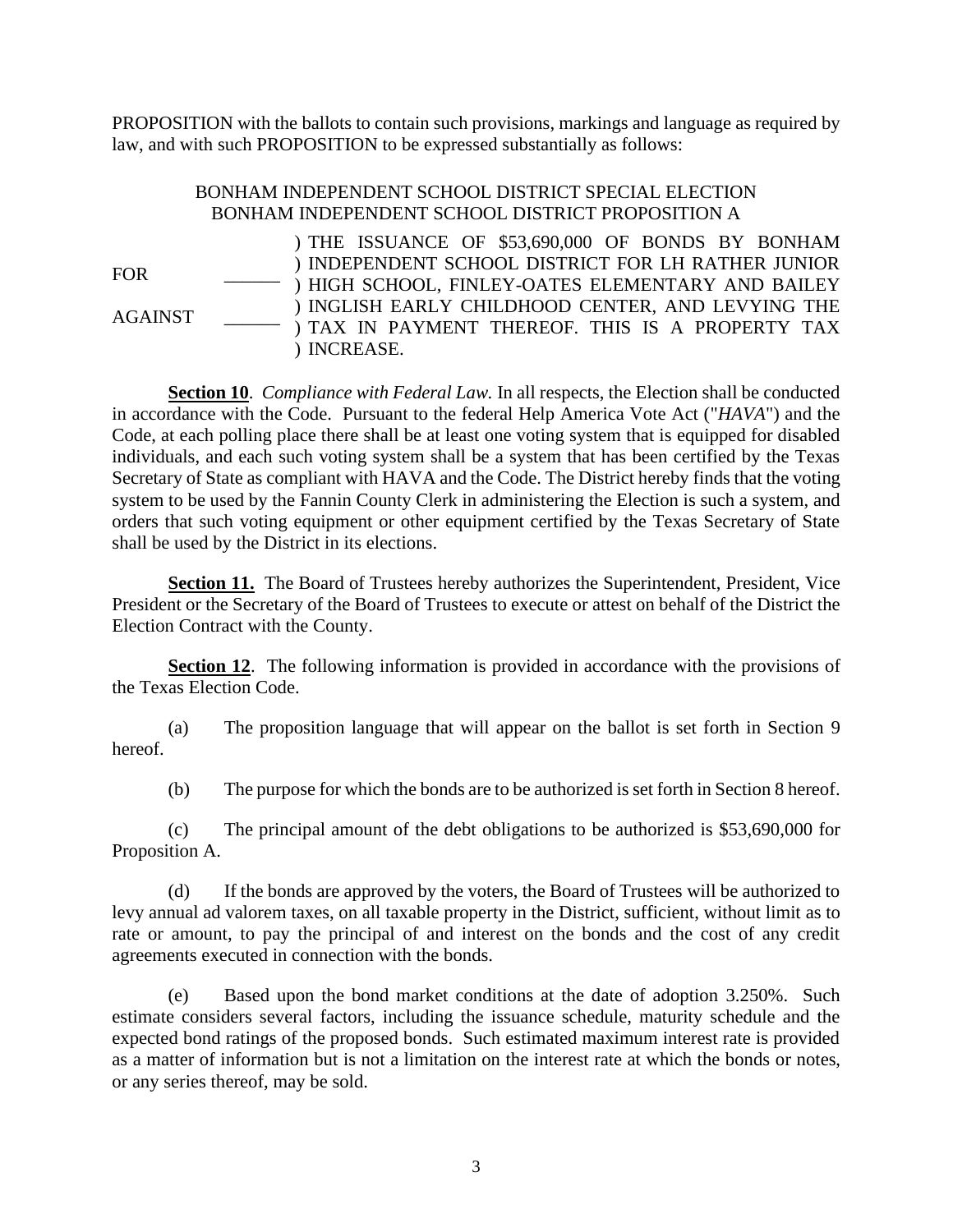(f) If the bonds are approved, they may be issued in one or more series, to mature serially, over a period not to exceed 31 years from the date of issuance of each series of bonds.

(g) The aggregate amount of the outstanding principal of the District's debt obligations as of the date of this Order is \$31,950,000.

(h) The aggregate amount of the outstanding interest of the District's debt obligations as of the date of this Order is \$11,449,406.

(i) The ad valorem debt service tax rate for the District as of the date of this Order is \$0.3420per \$100 of taxable assessed valuation.

(j) The website for the District (as the authority conducting the election) is https://bonhamisd.org and the website for Fannin County (as the entity administering the election) is http://www.co.fannin.tx.us.

---------------------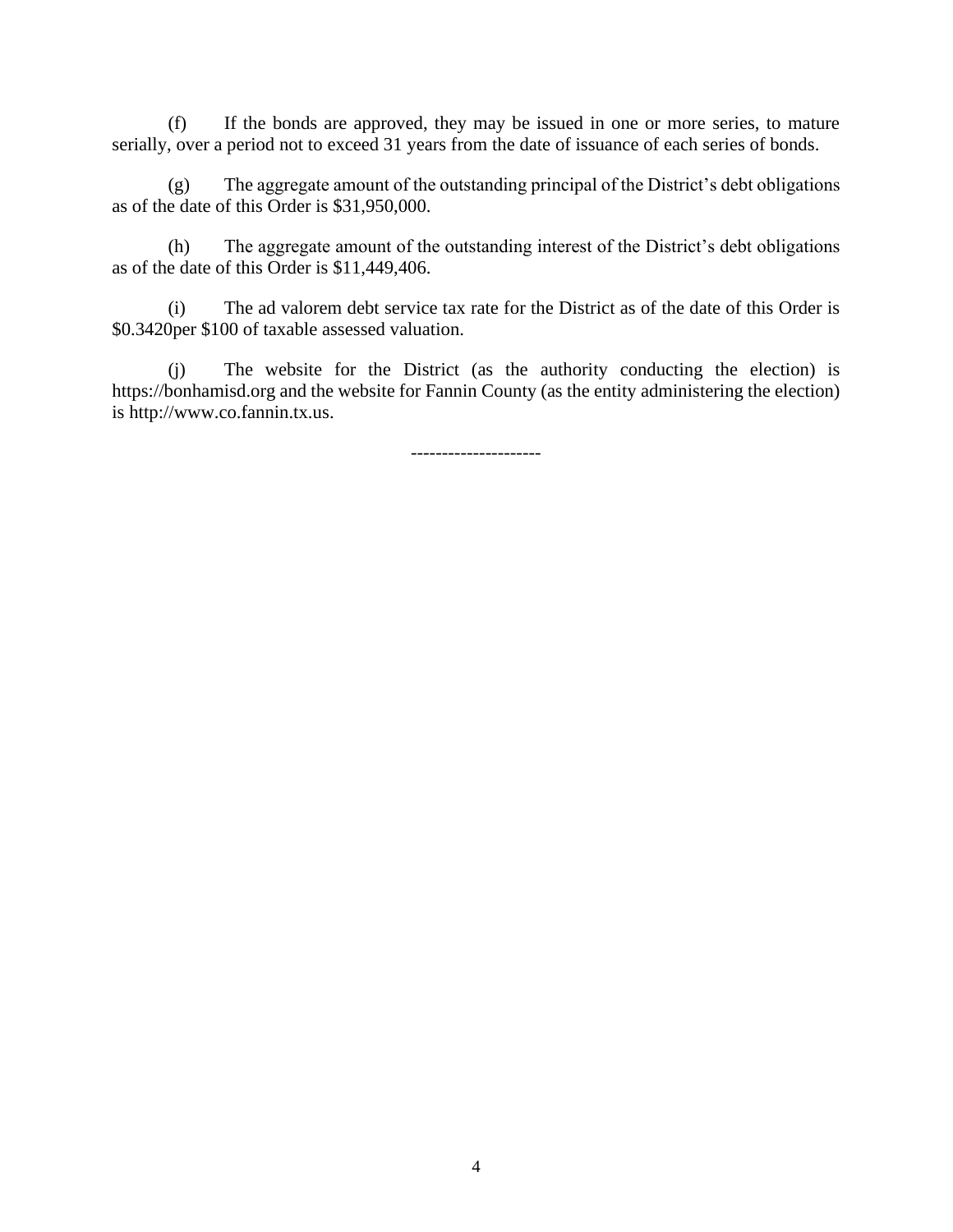## **EXHIBIT A**

### **Early Voting Location Dates and Hours**

Roy V. Floyd Civic Center (Armory) 1100 W. 5th St Bonham, TX 75418

April 25th – April 29th and May 2nd – 3rd

Hours will be 8am-5pm (except 7 am to 7 pm on April 28th and May 3rd)

### **Election Day Voting Location and Hours**

## **MAY 7, 2022 7:00 a.m. – 7:00 p.m.**

(Armory) Civic Center-1100 W. 5th St., Bonham 1st Baptist Church- 207 S. Ashford, Savoy Ladonia City Hall- 100 Main Street Community Center (old Snap Center) 216 Hamilton Street, Trenton First Presbyterian Church- 821 N. Center Street Dodd City Hall, City Hall- 304 S. Caney Street Ector School Cafeteria 103 East Main Street, Ector Lyday Hall (Crockett Room) 540 6th Street, Honey Grove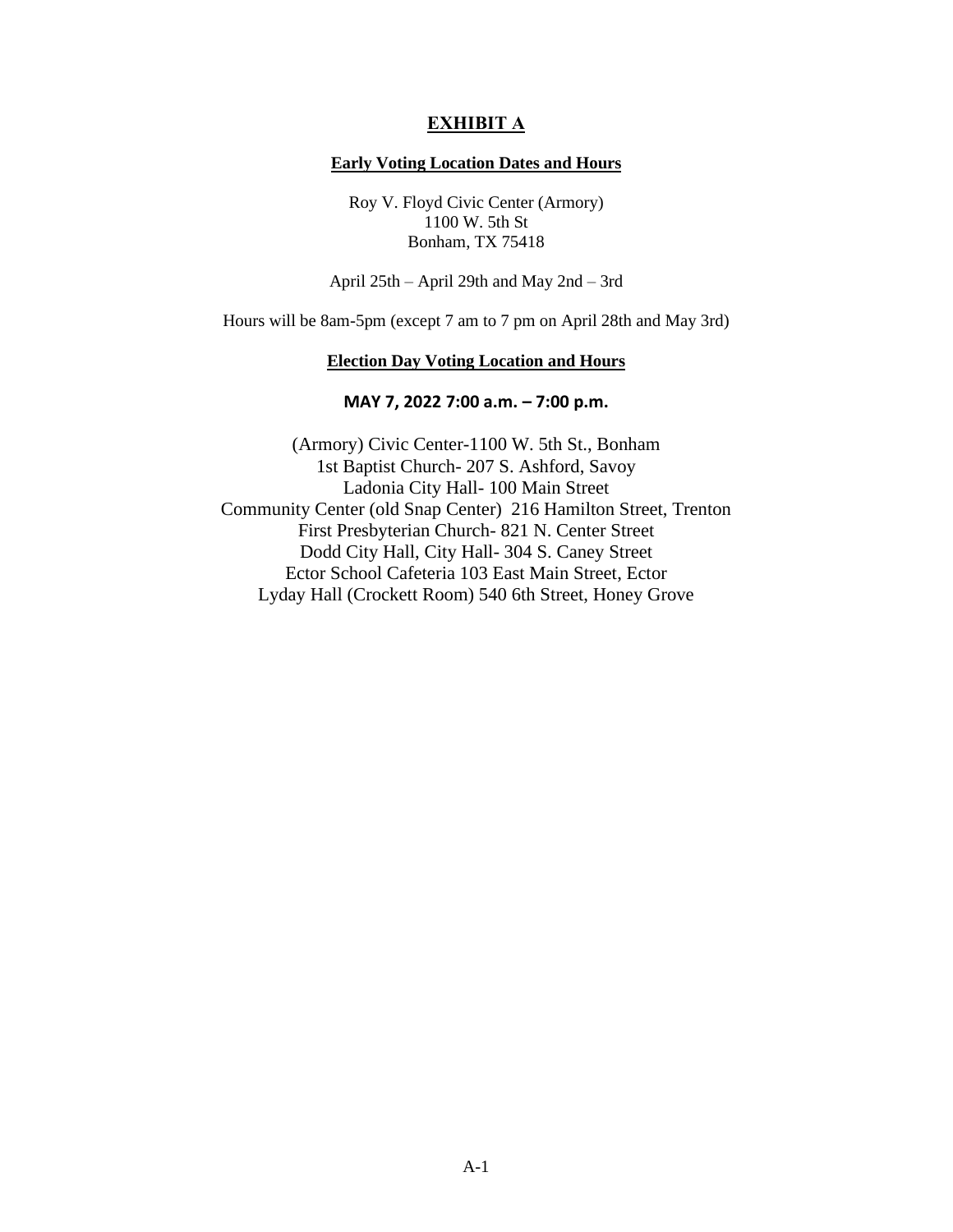## **Voter Information Document – Bonham Independent School District Special Election Proposition A**

The following information is prepared to comply with Tex. H.B.  $47786<sup>th</sup>$  Leg., R.S. (2019) and is for illustration purposes only. The information is not a part of the proposition to be voted on and does not create a contract with the voters.

At the Election, the following language will appear on the ballot:

) ) ) ) ) )

# BONHAM INDEPENDENT SCHOOL DISTRICT SPECIAL ELECTION BONHAM INDEPENDENT SCHOOL DISTRICT PROPOSITION A

FOR \_\_\_\_\_\_

AGAINST \_\_\_\_\_\_

THE ISSUANCE OF \$53,690,000 OF BONDS BY BONHAM INDEPENDENT SCHOOL DISTRICT FOR LH RATHER JUNIOR HIGH SCHOOL, FINLEY-OATES ELEMENTARY AND BAILEY INGLISH EARLY CHILDHOOD CENTER, AND LEVYING THE TAX IN PAYMENT THEREOF. THIS IS A PROPERTY TAX INCREASE.

The following table sets forth the estimated principal amount of, and interest due to maturity on, the bonds to be issued if Proposition A passes, and all outstanding obligations of the District secured by and payable from ad valorem taxes.

| Principal    | Estimated        | Estimated         | Principal of      | Remaining         | Combined           |
|--------------|------------------|-------------------|-------------------|-------------------|--------------------|
| Amount of    | interest for     | combined          | District's        | interest on       | Principal and      |
| Bonds to be  | Bonds to be      | principal and     | Existing          | District's        | Interest to timely |
| authorized   | authorized $(1)$ | interest required | Outstanding       | Existing          | pay District's     |
|              |                  | to pay on time    | Debt              | Outstanding       | Outstanding        |
|              |                  | and in full the   |                   | Debt              | Debt               |
|              |                  | Bonds to be       | (as of $2/7/22$ ) |                   | (as of $2/7/22$ )  |
|              |                  | authorized $(1)$  |                   | (as of $2/7/22$ ) |                    |
| \$53,690,000 | \$37,210,550     | \$90,900,550      | \$31,950,000      | \$11,449,406      | \$43,399,40        |

 $(1)$  The interest on the proposed bonds was estimated at a rate of 3.250% based on market conditions as of February 7, 2022, and therefore, the interest payable on the proposed bonds may be less than, or more than, the amounts set forth above based on market conditions at the time of sale of the proposed bonds.

Based on the information and assumptions provided in the table above, the estimated maximum annual increase in the amount of taxes that would be imposed on a residence homestead in the District with a taxable appraised value of \$100,000 to repay the proposed bonds, if approved, is \$0.00. This estimate assumes average annual growth of District's taxable assessed valuation of 2.6% through tax year 2023 and 10% per year through the tax year 2025, and holds the District's taxable assessed valuation constant thereafter and assumes that the proposed bonds will be issued in an amortization that will produce relatively overall consistent levels of debt service in each year while taking into account the District's existing debt.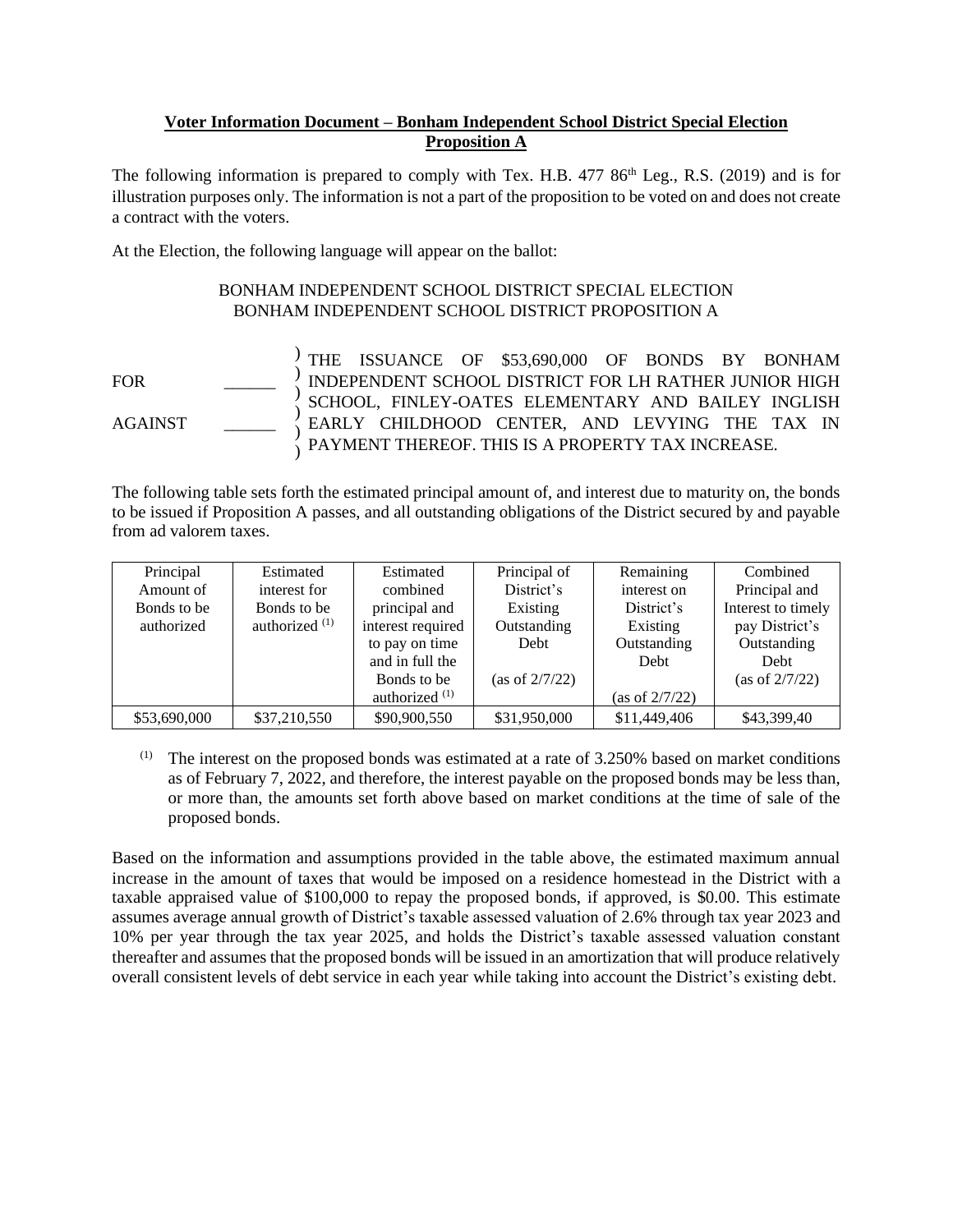# **ORDEN PARA CONVOCAR UNA ELECCIÓN DE BONOS Y AVISO DE ELECCIÓN**

# EL ESTADO DE TEXAS CONDADO DE FANNIN DISTRITO ESCOLAR INDEPENDIENTE DE BONHAM

EN VISTA DE QUE la Junta de Síndicos (la "*Junta*") del Distrito Escolar Independiente de Bonham (el "*Distrito*") considera aconsejable convocar la elección de bonos que se ordena más adelante en la presente (la "*Elección*"); y

EN VISTA DE QUE la Elección está sujeta a las disposiciones de la Sección 45.003 del Código de Educación de Texas, y el Distrito celebra un contrato con el Condado de Fannin, Texas, para la administración de la Elección en virtud de un convenio interlocal con el Condado de Fannin (el "*Contrato Electoral*"); y,

EN VISTA DE QUE el Condado de Fannin, actuando a través del Secretario del Condado de Fannin de acuerdo con el Contrato Electoral, estará a cargo de administrar la Elección; y

EN VISTA DE QUE por la presente, se halla y determina oficialmente que la asamblea en la cual esta Orden fue adoptada estuvo abierta al público, y que se dio aviso público de la hora, el lugar y el propósito de la asamblea, todo según lo exige el Capítulo 551 del Código de Gobierno de Texas.

POR LO TANTO, LA JUNTA DE SÍNDICOS DEL DISTRITO ESCOLAR INDEPENDIENTE DE BONHAM ORDENA:

Sección 1. Las declaraciones contenidas en el preámbulo de esta Orden son verdaderas y correctas y se adoptan como determinaciones de hechos y como disposiciones operativas de la presente.

**Sección 2.** *Elección ordenada; lugares de votación.* La Elección se llevará a cabo en el Distrito en el horario de 7:00 a.m. a 7:00 p.m. el 7 de mayo de 2022 (el *"Día de Elección"*). El Condado de Fannin organizará y administrará la Elección según lo dispuesto en el Capítulo 271 y el Subcapítulo D del Capítulo 31 del Código Electoral de Texas (el "*Código*") y el Contrato Electoral. La votación el Día de Elección y la votación anticipada se llevarán a cabo en las fechas y durante los horarios y en los lugares de votación designados de la forma indicada en el *Anexo A* adjunto a este documento, anexo que, por la presente, se incorpora a esta Orden para toda intención y propósito. Por la presente, las ubicaciones en el *Anexo A* se designan como lugares de votación. El *Anexo A* será modificado para incluir lugares de votación adicionales o diferentes para el Día de Elección requeridos para cumplir con el Contrato Electoral y el Código.

**Sección 3.** *Votación anticipada.* La votación anticipada será administrada por el Condado de Fannin. La votación anticipada en persona comenzará el 25 de abril de 2022 y terminará el 3 de mayo de 2022, y se llevará a cabo en los lugares de Votación Anticipada en las fechas y los horarios especificados en el *Anexo A* adjunto a este documento, lugares que, por la presente, se designan como lugares de votación anticipada. Los lugares de votación anticipada se mantendrán abiertos durante dichos horarios para la votación anticipada en persona para cualquier votante del Distrito registrado en dicho lugar de votación. El *Anexo A* será modificado para incluir lugares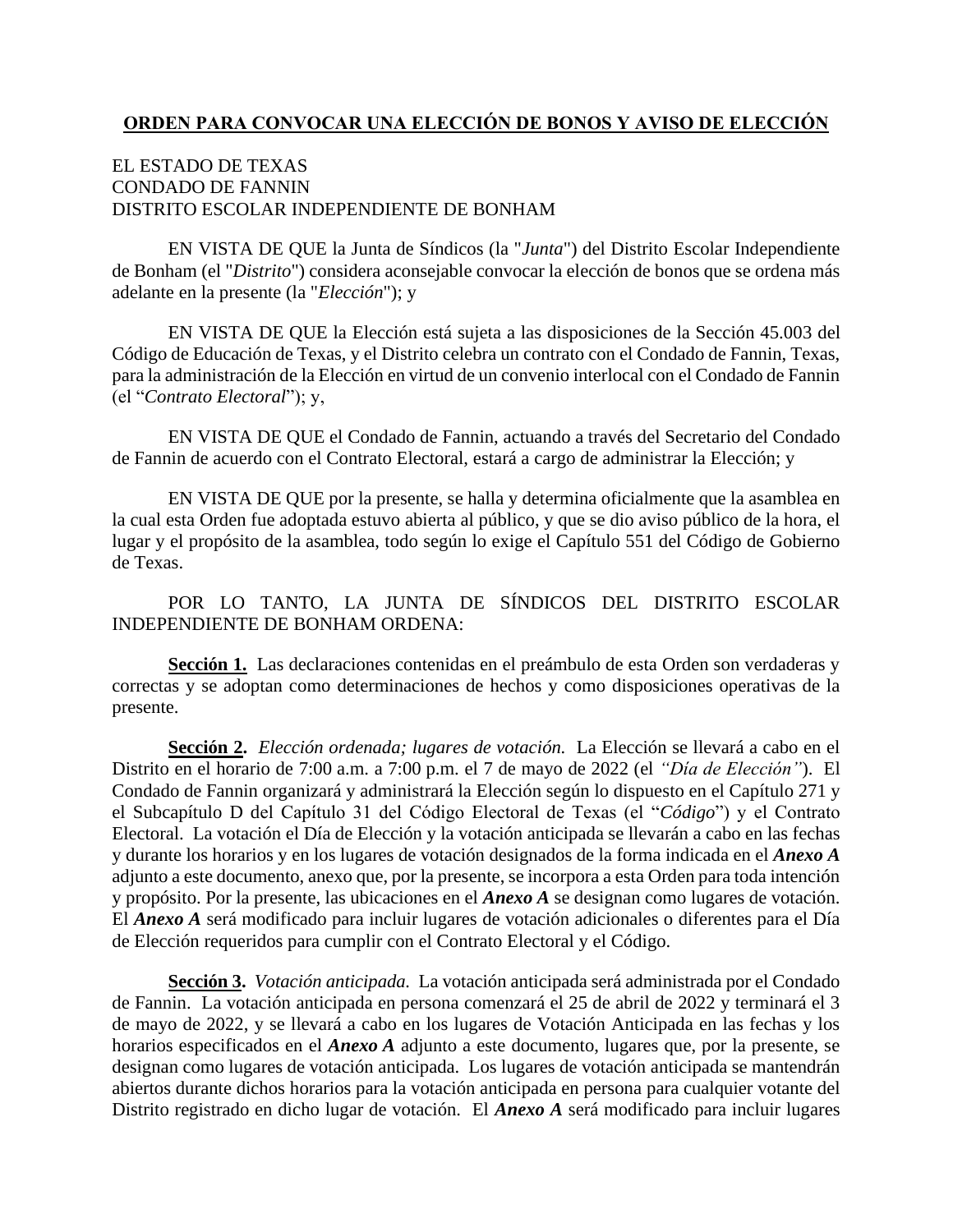de votación adicionales o diferentes para la elección anticipada requeridos para cumplir con el Contrato Electoral y el Código.

**Sección 4.** *Funcionarios Electorales.* La designación de los Jueces Electorales Presidentes, Jueces Alternos, Oficiales de Votación Anticipada, el Juez Presidente del consejo de boletas de votación anticipada y demás funcionarios electorales de la Elección la hará el Secretario del Condado de Fannin.

**Sección 5.** *Votación por correo.* Las solicitudes de votación por correo para todos los residentes del Distrito deben entregarse en persona o deben enviarse por correo postal a la siguiente dirección antes de la fecha límite indicada por la ley:

| Correo postal              | <b>Fannin County Clerk</b> |
|----------------------------|----------------------------|
|                            | 800 E. 2nd Street          |
|                            | Bonham, Texas 75418        |
| Servicio de correo privado | <b>Fannin County Clerk</b> |
| o entrega en persona       | 800 E. 2nd Street          |
|                            | Bonham, Texas 75418        |
| Teléfono                   | 903.583.7486               |
| Fax                        | 903.640.4241               |
| Correo electrónico         | countyclerk@fanninco.net   |

**Sección 6.** *Boletas de votación anticipada.* Se creará un Consejo de Boletas de Votación Anticipada para procesar los resultados de la votación anticipada de la Elección, y el Secretario del Condado de Fannin designará al Juez Presidente de dicho Consejo. El Juez Presidente del Consejo de Boletas de Votación Anticipada nombrará a dos o más miembros adicionales para formar el Consejo de Boletas de Votación Anticipada y, de ser necesario, a los miembros del Comité de Verificación de Firmas requeridos para procesar de forma eficiente las boletas de votación anticipada.

**Sección 7.** *Votantes habilitados.* Todos los votantes habilitados y residentes en el Distrito tendrán derecho a votar en la elección.

**Sección 8.** *Proposiciones.* En la elección se presentarán las siguientes PROPOSICIONES de acuerdo con la ley:

## ELECCIÓN ESPECIAL DEL DISTRITO ESCOLAR INDEPENDIENTE DE BONHAM PROPOSICIÓN A DEL DISTRITO ESCOLAR INDEPENDIENTE DE BONHAM

¿Se deberá autorizar a la Junta de Síndicos del Distrito Escolar Independiente de Bonham a emitir bonos del Distrito, en una o más series, en la cantidad total de capital de \$53,690,000, para el propósito de construir, renovar, mejorar y equipar la Escuela Secundaria LH Rather, la Primaria Finley-Oates, el Centro para la primera infancia Bailey Inglish, bonos que vencerán, devengarán interés y serán emitidos y vendidos en conformidad con la ley al momento de emisión; y se deberá autorizar a la Junta de Síndicos a imponer y comprometer, y hacer tasar y recaudar, impuestos anuales ad valorem sobre toda propiedad gravable en el Distrito,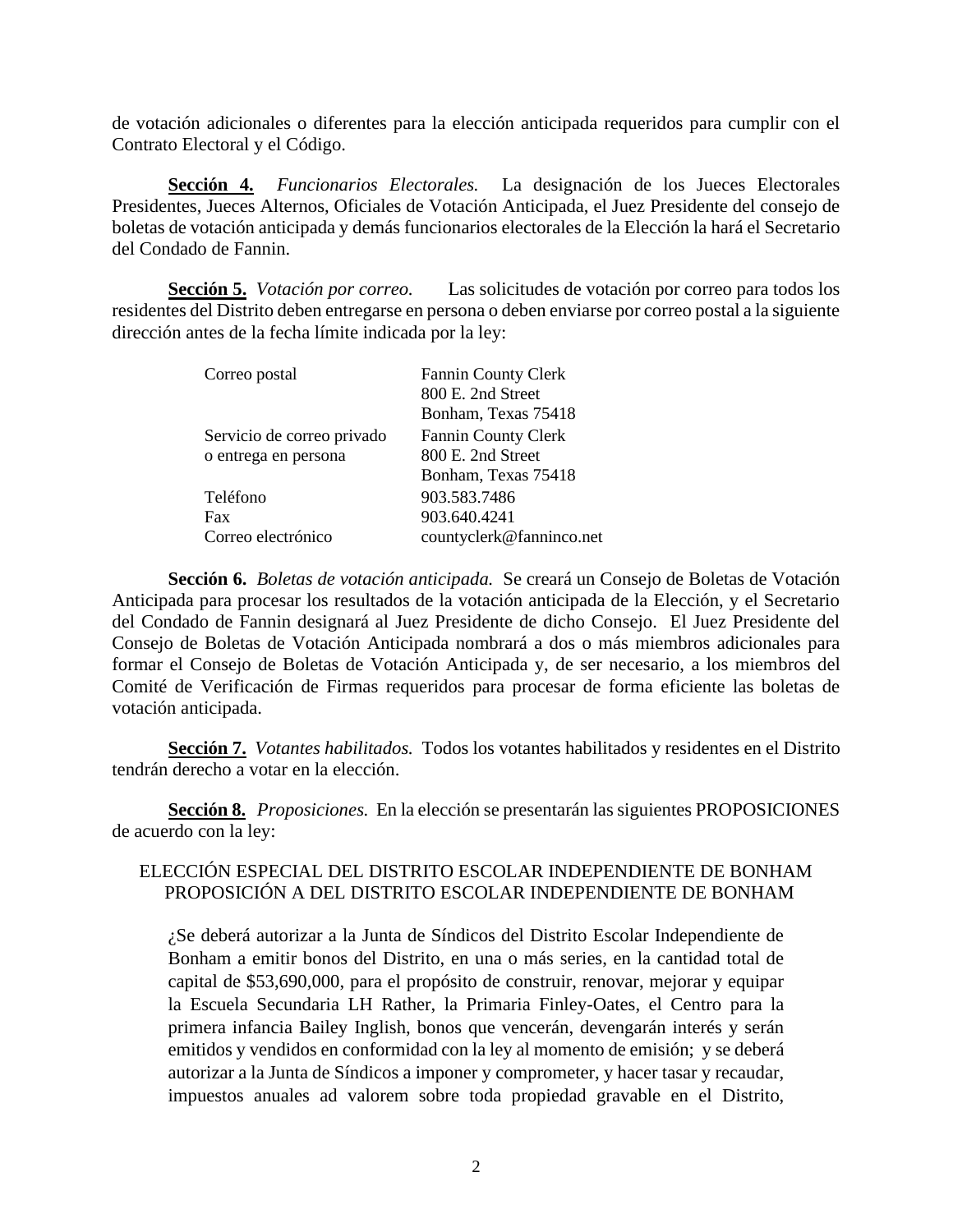suficientes, sin límite en cuanto a tasa o cantidad, para pagar el capital y el interés de los bonos y el costo de cualquier acuerdo de crédito firmado en conexión con los bonos?

**Sección 9.** *Boletas de votación.* Las boletas de votación oficiales para la Elección se prepararán en conformidad con el Código Electoral de Texas para permitir a los electores votar "A FAVOR" o "EN CONTRA" de la PROPOSICIÓN antedicha, y de manera que contengan dichas disposiciones, marcas y lenguaje conforme a lo que exige la ley, y con dicha PROPOSICIÓN expresada básicamente de la siguiente manera:

## ELECCIÓN ESPECIAL DEL DISTRITO ESCOLAR INDEPENDIENTE DE BONHAM PROPOSICIÓN A DEL DISTRITO ESCOLAR INDEPENDIENTE DE BONHAM

A FAVOR

EN CONTRA \_\_\_\_\_\_ ) INGLISH, Y LA IMPOSICIÓN DEL IMPUESTO PARA EL PAGO ) LA EMISIÓN DE \$53,690,000 EN BONOS POR PARTE DEL ) DISTRITO ESCOLAR INDEPENDIENTE DE BONHAM PARA LA ) ESCUELA SECUNDARIA LH RATHER, LA PRIMARIA FINLEY-) OATES Y EL CENTRO PARA LA PRIMERA INFANCIA BAILEY ) DE LOS BONOS. ESTO ES UN AUMENTO AL IMPUESTO ) PREDIAL.

**Sección 10**. *Conformidad con las leyes federales.* En todos sus aspectos, la Elección se llevará a cabo de acuerdo con el Código. En virtud de la Ley federal Ayude a América a Votar (*"HAVA"*) y el Código, cada lugar de votación dispondrá como mínimo de un sistema de votación equipado para personas con discapacidad, y cada uno de los sistemas de votación de ese tipo será un sistema que cuente con la certificación de cumplimiento de HAVA y el Código emitida por la Secretaría de Estado de Texas. El Distrito halla por la presente que el sistema de votación que será utilizado por el Secretario del Condado de Fannin para administrar la Elección es uno de dichos sistemas, y ordena que el Distrito, en sus elecciones, utilice tal equipo de votación o algún otro equipo certificado por el Secretario de Estado de Texas.

**Sección 11.** Por la presente, la Junta de Síndicos autoriza al Superintendente, Presidente, Vicepresidente o Secretario de la Junta de Síndicos a celebrar o atestiguar en nombre del Distrito el Contrato Electoral con el Condado.

**Sección 12.** De acuerdo con las disposiciones del Código Electoral de Texas, se provee la siguiente información:

(a) El lenguaje de la proposición que aparecerá en la boleta de votación se establece en la Sección 9 de este documento.

(b) El propósito por el cual se han de autorizar los bonos se establece en la Sección 8 de este documento.

(c) La cantidad del capital de las obligaciones de deuda que se ha de autorizar es de \$53,690,000 para la Proposición A.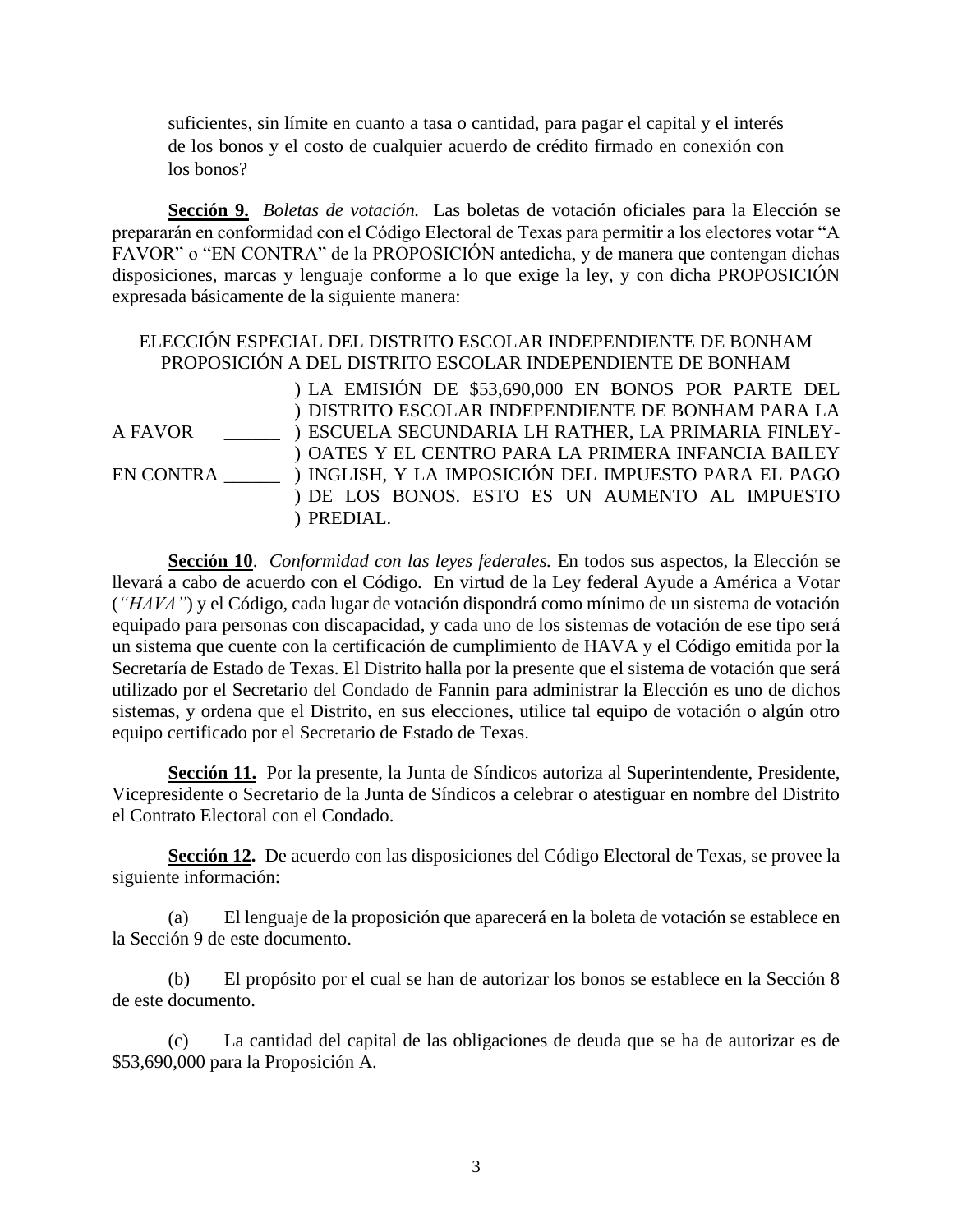(d) Si los votantes aprueban los bonos, la Junta de Síndicos estará autorizada a imponer impuestos anuales ad valorem sobre toda propiedad gravable del Distrito, suficientes, sin límite en cuanto a tasa o cantidad, para pagar el capital y el interés de los bonos y el costo de cualquier convenio crediticio celebrado en relación con los bonos.

(e) Según las condiciones del mercado de bonos en la fecha de adopción 3.250%. Dicho estimado considera diversos factores, incluidos el programa de emisión, el programa de vencimiento y las clasificaciones de bonos esperadas de los bonos propuestos. Dicha tasa de interés máxima estimada se provee a título informativo, pero no es un límite a la tasa de interés a la que podrían venderse los bonos o pagarés, o cualquier serie de estos.

(f) Si se aprueban los bonos, se podrán emitir en una serie o más, para vencer en serie en un periodo que no exceda los 31 años a partir de la fecha de emisión de cada serie de bonos.

(g) La cantidad total de capital pendiente de las obligaciones de deuda del Distrito a la fecha de esta Orden es de \$31,950,000.

(h) La cantidad total de interés pendiente de las obligaciones de deuda del Distrito a la fecha de esta Orden es de \$11,449,406.

(i) La tasa del impuesto ad valorem para el servicio de la deuda para el Distrito a la fecha de esta Orden es de \$0.3420 por cada \$100 de tasación fiscal gravable.

(j) El sitio web del Distrito (como autoridad que lleva a cabo la elección) es https://bonhamisd.org y el sitio web del Condado de Fannin (como entidad que administra la elección) es http://www.co.fannin.tx.us.

---------------------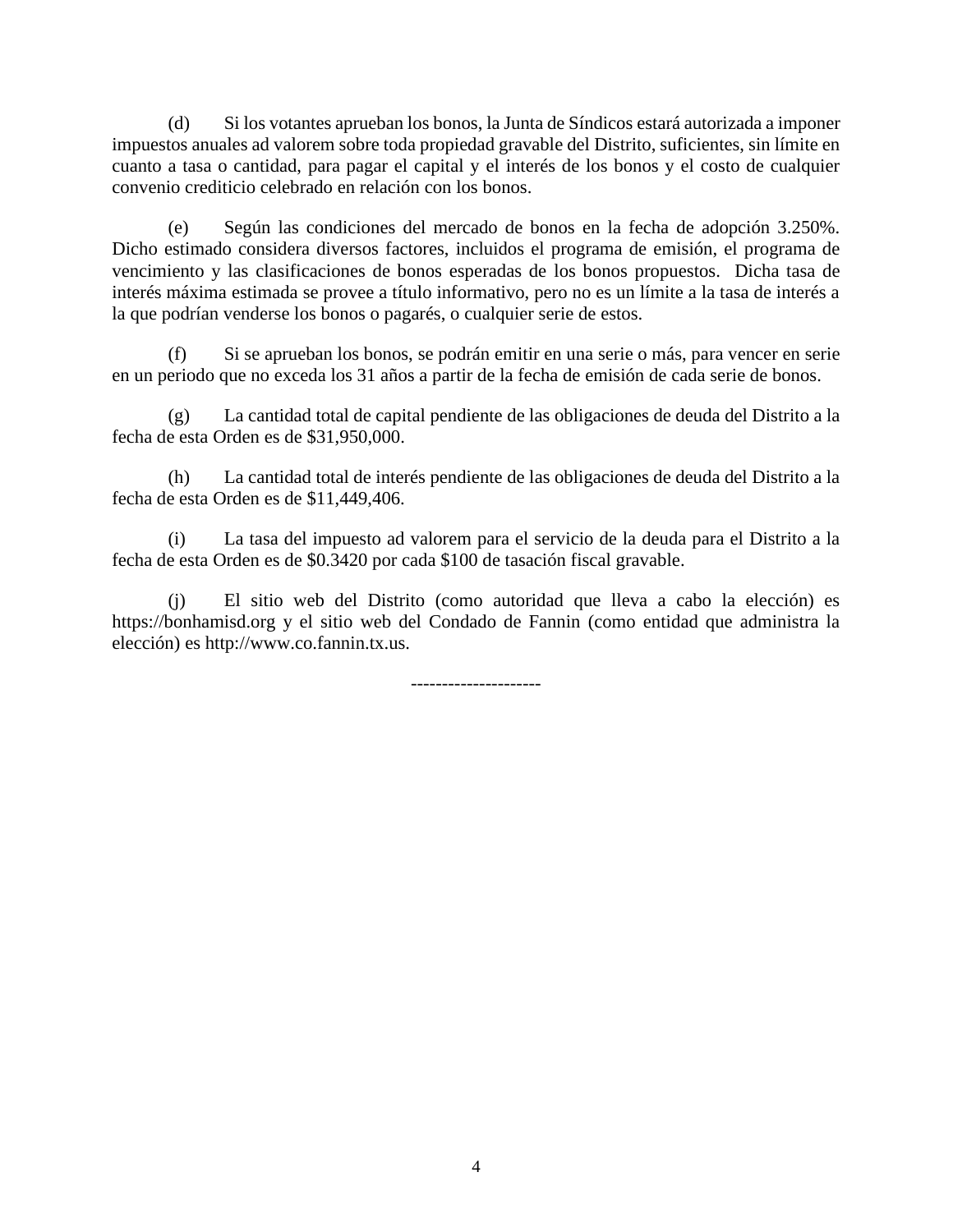## **ANEXO A**

#### **Lugar, fechas y horarios de votación anticipada**

Roy V. Floyd Civic Center (Armory) 1100 W. 5th St Bonham, TX 75418

25 de abril– 29 de abril y 2 de mayo – 3 de mayo

8am-5pm (excepto 7 am - 7 pm 28 de abril y 3 de mayo)

### **Lugares y horarios de votación el Día de la Elección**

### **7 DE MAYO DE 2022 - 7:00 a.m. a 7:00 p.m.**

(Armory) Civic Center-1100 W. 5th St., Bonham 1st Baptist Church- 207 S. Ashford, Savoy Ladonia City Hall- 100 Main Street Community Center (old Snap Center) 216 Hamilton Street, Trenton First Presbyterian Church- 821 N. Center Street Dodd City Hall, City Hall- 304 S. Caney Street Ector School Cafeteria 103 East Main Street, Ector Lyday Hall (Crockett Room) 540 6th Street, Honey Grove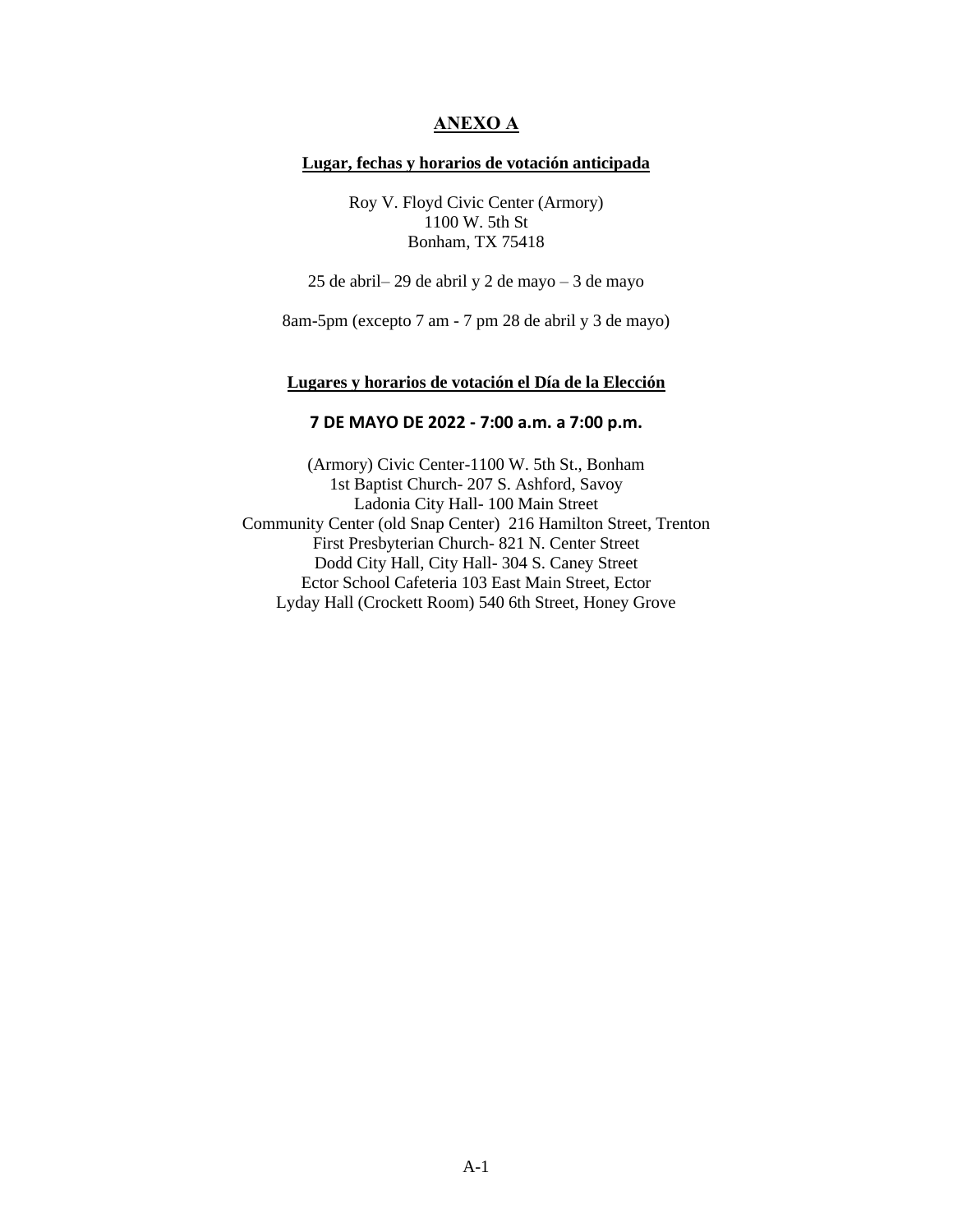## **Documento de información para los votantes – Elección Especial del Distrito Escolar Independiente de Bonham Proposición A**

La siguiente información se prepara para cumplir con el proyecto de ley 477 de la Cámara de Representantes de Tex. en la 86.ta Leg., R.S. (2019) y es solo para propósitos ilustrativos. La información no forma parte de la proposición sometida a votación ni crea un contrato con los votantes.

En la Elección, aparecerá el siguiente lenguaje en la boleta:

## ELECCIÓN ESPECIAL DEL DISTRITO ESCOLAR INDEPENDIENTE DE BONHAM PROPOSICIÓN A DEL DISTRITO ESCOLAR INDEPENDIENTE DE BONHAM

A FAVOR EN CONTRA \_\_\_\_\_\_ ) LA EMISIÓN DE \$53,690,000 EN BONOS POR PARTE DEL DISTRITO ) ESCOLAR INDEPENDIENTE DE BONHAM PARA LA ESCUELA ) SECUNDARIA LH RATHER, LA PRIMARIA FINLEY-OATES Y EL ) CENTRO PARA LA PRIMERA INFANCIA BAILEY INGLISH, Y LA ) IMPOSICIÓN DEL IMPUESTO PARA EL PAGO DE LOS BONOS. ESTO ) ES UN AUMENTO AL IMPUESTO PREDIAL.

El siguiente cuadro indica la cantidad de capital estimada y de interés adeudado para el vencimiento de los bonos a ser emitidos en caso de aprobarse la Proposición A y todas las obligaciones pendientes del Distrito garantizadas y pagaderas de los impuestos ad valorem.

|                | Interés estimado |                   |                                    |                                    |                                    |
|----------------|------------------|-------------------|------------------------------------|------------------------------------|------------------------------------|
| Cantidad de    |                  | Estimado de la    | Capital de la                      | Interés restante                   | Capital e interés                  |
| capital de los | de los bonos a   | combinación de    | deuda pendiente                    | sobre la deuda                     | combinados para                    |
| bonos a        | autorizar $(1)$  | capital e interés | existente del                      | pendiente                          | pagar                              |
| autorizar      |                  | requeridos para   | Distrito                           | existente del                      | oportunamente la                   |
|                |                  | pagar en su       |                                    | Distrito                           | deuda pendiente                    |
|                |                  | totalidad y a     | $\left( \text{al } 2/7/22 \right)$ |                                    | del Distrito                       |
|                |                  | tiempo los        |                                    | $\left( \text{al } 2/7/22 \right)$ | $\left( \text{al } 2/7/22 \right)$ |
|                |                  | bonos a           |                                    |                                    |                                    |
|                |                  | autorizar $(1)$   |                                    |                                    |                                    |
| \$53,690,000   | \$37,210,550     | \$90,900,550      | \$31,950,000                       | \$11,449,406                       | \$43,399,40                        |

 $<sup>(1)</sup>$  El interés sobre los bonos propuestos fue estimado con una tasa del 3.250% según las condiciones</sup> del mercado al 7 de febrero de 2022 y, en consecuencia, el interés pagadero sobre los bonos propuestos puede ser inferior o superior a las cantidades indicadas antes en función de las condiciones del mercado en el momento de la venta de los bonos propuestos.

En base a la información y las suposiciones provistas en el cuadro anterior, el aumento anual máximo estimado en la cantidad de impuestos que gravarían una residencia principal en el Distrito con una tasación fiscal gravable de \$100,000 para devolver los bonos propuestos, en caso de su aprobación, es de \$0.00. Este estimado supone un crecimiento anual promedio de la tasación fiscal gravable del Distrito de 2.6% hasta el año fiscal 2023 y 10% por año hasta el año fiscal 2025 y mantiene la tasación fiscal gravable del Distrito constante a partir de entonces y supone que los bonos propuestos serán emitidos con una amortización que producirá en general niveles relativamente constantes de servicio de la deuda cada año mientras toma en cuenta la deuda actual del Distrito.